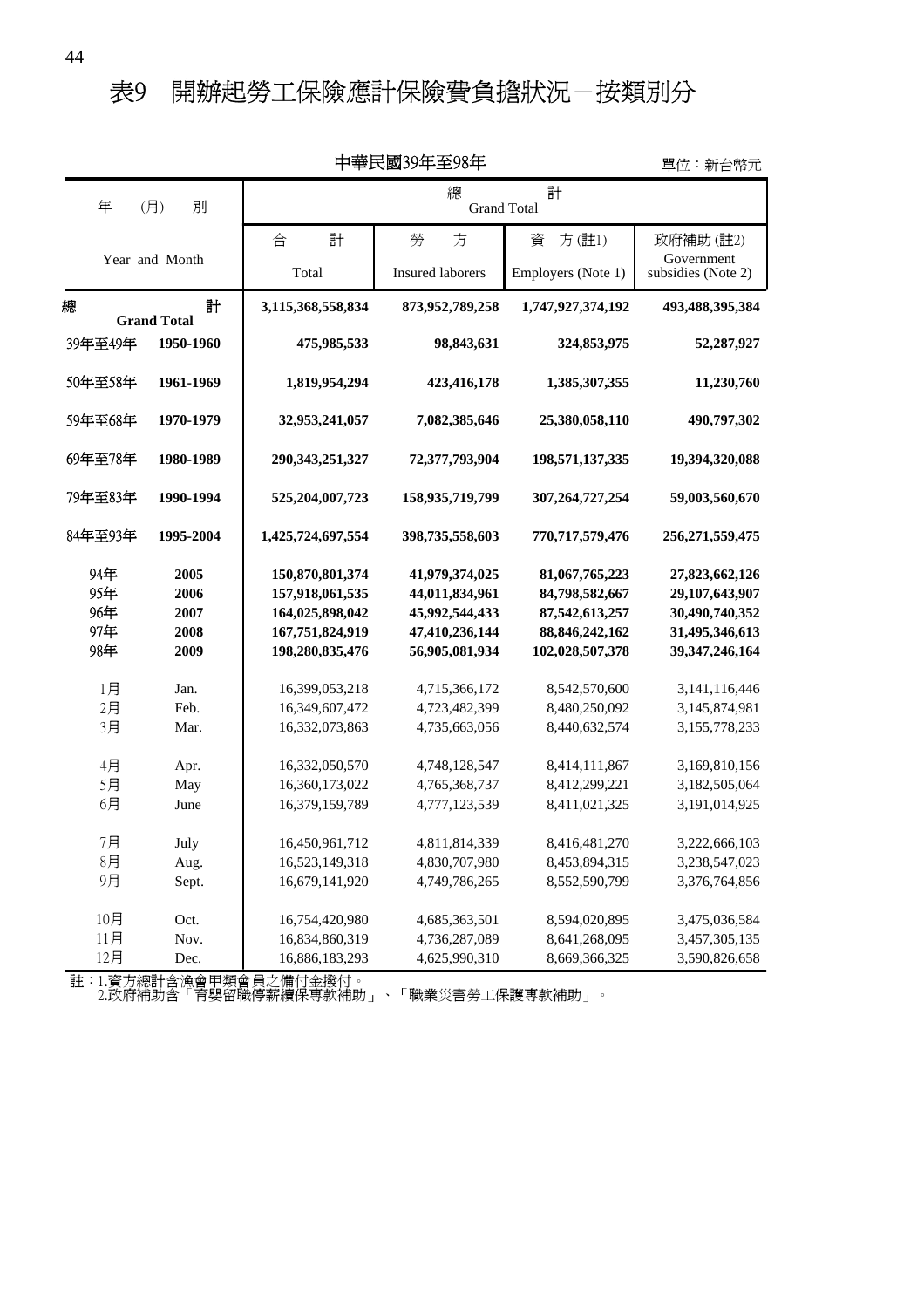|                                                                                           | Unit NT\$                                                                            |                                                                                        |                                                                                   |  |  |  |
|-------------------------------------------------------------------------------------------|--------------------------------------------------------------------------------------|----------------------------------------------------------------------------------------|-----------------------------------------------------------------------------------|--|--|--|
|                                                                                           | 產業勞工及交通公用事業 之員工<br>Industrial workers                                                |                                                                                        |                                                                                   |  |  |  |
| 計<br>合                                                                                    | 勞<br>方                                                                               | 方<br>資                                                                                 | 政府補助(註2)                                                                          |  |  |  |
| Total                                                                                     | Insured laborers                                                                     | Employers                                                                              | Government<br>subsidies (Note 2)                                                  |  |  |  |
| 1,196,717,004,630                                                                         | 223,077,330,294                                                                      | 898,657,936,573                                                                        | 74,981,737,764                                                                    |  |  |  |
| 398,901,068                                                                               | 90,864,440                                                                           | 272,735,557                                                                            | 35,301,072                                                                        |  |  |  |
| 1,533,645,588                                                                             | 382,829,802                                                                          | 1,150,815,786                                                                          |                                                                                   |  |  |  |
| 25,851,497,768                                                                            | 5, 151, 232, 885                                                                     | 20,700,264,883                                                                         |                                                                                   |  |  |  |
| 169,760,632,411                                                                           | 30,403,612,219                                                                       | 139,354,926,488                                                                        | 2,093,704                                                                         |  |  |  |
| 209,678,675,808                                                                           | 38,551,893,407                                                                       | 171,095,110,274                                                                        | 31,672,127                                                                        |  |  |  |
| 519,895,769,562                                                                           | 97, 347, 349, 127                                                                    | 374,022,095,705                                                                        | 48,526,324,730                                                                    |  |  |  |
| 49,637,525,843<br>51,894,623,713<br>53,663,582,786<br>54, 197, 584, 254<br>60,204,565,829 | 9,428,241,717<br>9,842,578,006<br>10,162,793,823<br>10,318,225,016<br>11,397,709,852 | 35,402,199,354<br>37,030,331,199<br>38,309,260,136<br>38,604,147,151<br>42,716,050,040 | 4,807,084,772<br>5,021,714,508<br>5,191,528,827<br>5,275,212,087<br>6,090,805,937 |  |  |  |
| 5,122,563,353<br>5,060,307,509<br>5,000,341,098                                           | 983,511,942<br>971,858,314<br>960,584,915                                            | 3,636,694,474<br>3,592,450,730<br>3,549,400,276                                        | 502,356,937<br>495,998,465<br>490,355,907                                         |  |  |  |
| 4,967,024,814<br>4,953,046,408<br>4,947,830,060                                           | 954,021,511<br>951,382,158<br>950,468,344                                            | 3,525,832,658<br>3,515,504,142<br>3,510,867,006                                        | 487,170,645<br>486,160,108<br>486,494,710                                         |  |  |  |
| 4,960,839,648<br>4,974,648,023<br>5,016,971,357                                           | 952,544,783<br>954,925,155<br>944,079,809                                            | 3,519,494,842<br>3,528,750,283<br>3,557,899,638                                        | 488,800,023<br>490,972,585<br>514,991,910                                         |  |  |  |
| 5,039,023,451<br>5,070,003,499<br>5,091,966,609                                           | 926,912,311<br>936,966,225<br>910,454,385                                            | 3,573,292,611<br>3,595,039,837<br>3,610,823,543                                        | 538,818,529<br>537,997,437<br>570,688,681                                         |  |  |  |

### **Table 9 Sources of Premium Receivable, by Various Insured Laborer**

 association. Note 1. The total data of "Employers" include the fishery workers premium reserve fund of Class A members of fishermen's

 occupational accident laborers. 2.The data of "Government subsidies" include the funds subsidies for unpaid, job-protected nursing workers and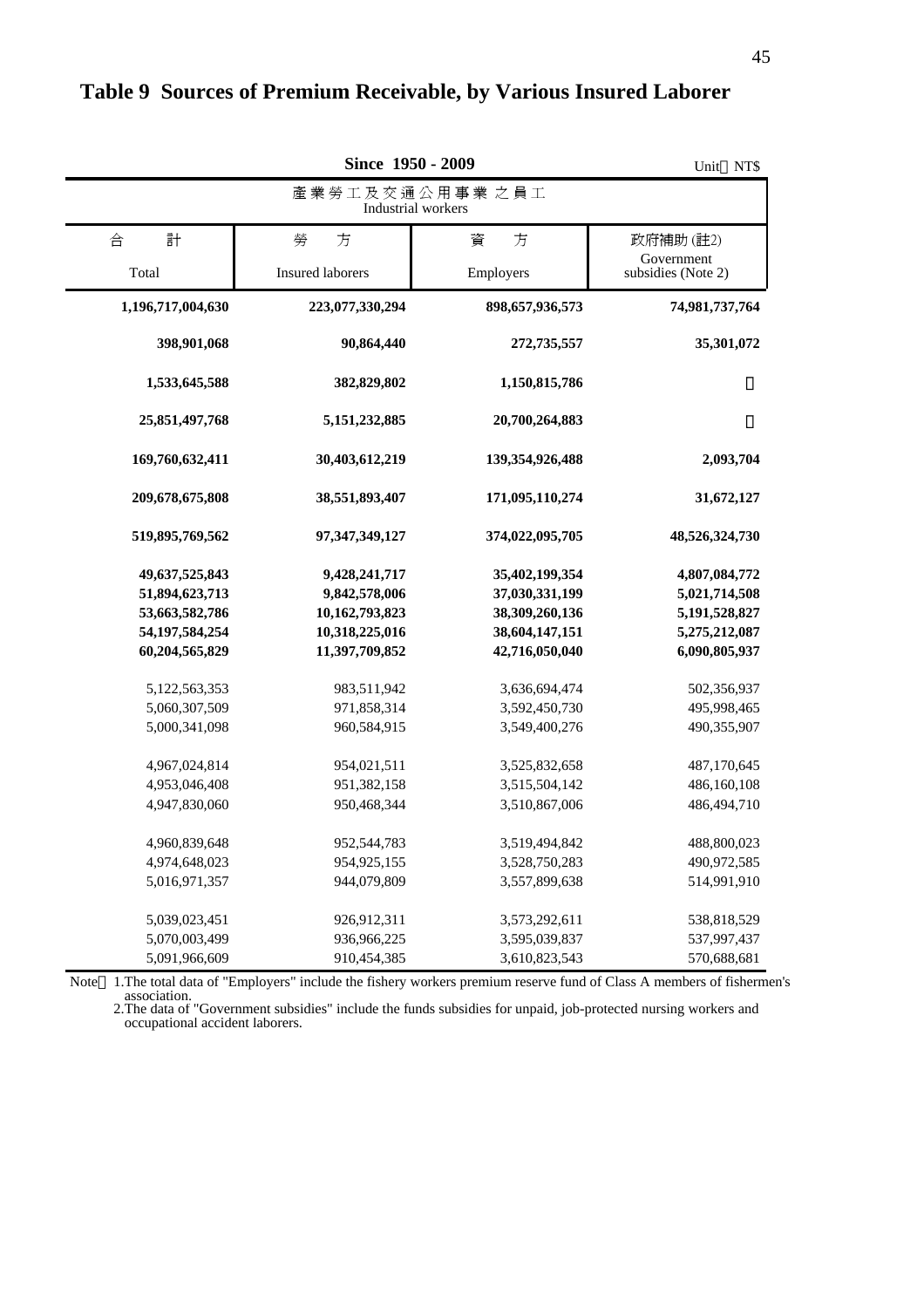# 表9 開辦起勞工保險應計保險費負擔狀況一按類別分(續1)

|                                 |                                      |                                                                                        | 屮芈氏図3ソ平王ソδ平                                                                          |                                                                                        | 單位:新台幣元                                                                           |
|---------------------------------|--------------------------------------|----------------------------------------------------------------------------------------|--------------------------------------------------------------------------------------|----------------------------------------------------------------------------------------|-----------------------------------------------------------------------------------|
| 年                               | 別<br>(月)                             | 之<br>$\perp$<br>號<br>員<br>司<br>行<br>公<br>Workers of commercial firms and shops         |                                                                                      |                                                                                        |                                                                                   |
|                                 |                                      | 合<br>計                                                                                 | 勞<br>方                                                                               | 資<br>方                                                                                 | 政府補助(註2)                                                                          |
|                                 | Year and Month                       | Total                                                                                  | <b>Insured laborers</b>                                                              | Employers                                                                              | Government<br>subsidies (Note 2)                                                  |
|                                 |                                      |                                                                                        |                                                                                      |                                                                                        |                                                                                   |
| 總                               | 計<br><b>Grand Total</b>              | 861,280,975,280                                                                        | 165, 181, 191, 606                                                                   | 629,284,183,668                                                                        | 66,815,600,006                                                                    |
| 39年至49年                         | 1950-1960                            |                                                                                        |                                                                                      |                                                                                        |                                                                                   |
|                                 |                                      |                                                                                        |                                                                                      |                                                                                        |                                                                                   |
| 50年至58年                         | 1961-1969                            |                                                                                        |                                                                                      |                                                                                        |                                                                                   |
| 59年至68年                         | 1970-1979                            | 1,988,181,503                                                                          | 396,688,957                                                                          | 1,591,492,546                                                                          |                                                                                   |
| 69年至78年                         | 1980-1989                            | 43,330,758,812                                                                         | 8,135,738,958                                                                        | 35,194,988,934                                                                         | 30,920                                                                            |
| 79年至83年                         | 1990-1994                            | 127,893,761,892                                                                        | 24, 261, 236, 185                                                                    | 103,631,376,074                                                                        | 1,149,633                                                                         |
| 84年至93年                         | 1995-2004                            | 420,464,838,555                                                                        | 80,765,679,164                                                                       | 299,407,707,127                                                                        | 40,291,452,264                                                                    |
| 94年<br>95年<br>96年<br>97年<br>98年 | 2005<br>2006<br>2007<br>2008<br>2009 | 48,911,042,177<br>51,125,638,486<br>52,474,236,687<br>53,403,397,495<br>61,689,119,673 | 9,431,342,283<br>9,858,754,877<br>10,116,459,876<br>10,326,893,071<br>11,888,398,235 | 34,667,661,444<br>36,239,535,673<br>37,196,826,248<br>37,806,183,643<br>43,548,411,979 | 4,812,038,450<br>5,027,347,936<br>5,160,950,563<br>5,270,320,781<br>6,252,309,459 |
| 1月<br>2月                        | Jan.<br>Feb.                         | 5, 161, 147, 297<br>5,122,678,034                                                      | 1,003,376,100<br>996,151,488                                                         | 3,646,142,492<br>3,618,743,383                                                         | 511,628,705<br>507,783,163                                                        |
| 3月<br>4月<br>5月<br>6月            | Mar.<br>Apr.<br>May<br>June          | 5,099,789,921<br>5,085,139,770<br>5,088,251,187<br>5,087,492,961                       | 991,774,855<br>988,683,174<br>989,214,174<br>989,454,846                             | 3,602,531,644<br>3,592,342,408<br>3,593,921,846<br>3,591,953,910                       | 505,483,422<br>504,114,188<br>505,115,167<br>506,084,205                          |
| 7月<br>8月<br>9月                  | July<br>Aug.<br>Sept.                | 5,113,822,807<br>5,131,130,396<br>5,154,470,578                                        | 994,389,364<br>997,659,142<br>987,909,445                                            | 3,609,639,919<br>3,620,854,953<br>3,636,457,261                                        | 509,793,524<br>512,616,301<br>530,103,872                                         |
| 10月<br>11月<br>12月               | Oct.<br>Nov.<br>Dec.                 | 5,176,699,177<br>5,218,506,573<br>5,249,990,972                                        | 979,752,476<br>990,874,627<br>979,158,544                                            | 3,651,641,250<br>3,681,002,790<br>3,703,180,123                                        | 545, 305, 451<br>546,629,156<br>567,652,305                                       |

中華民國39年至98年

單位:新台幣元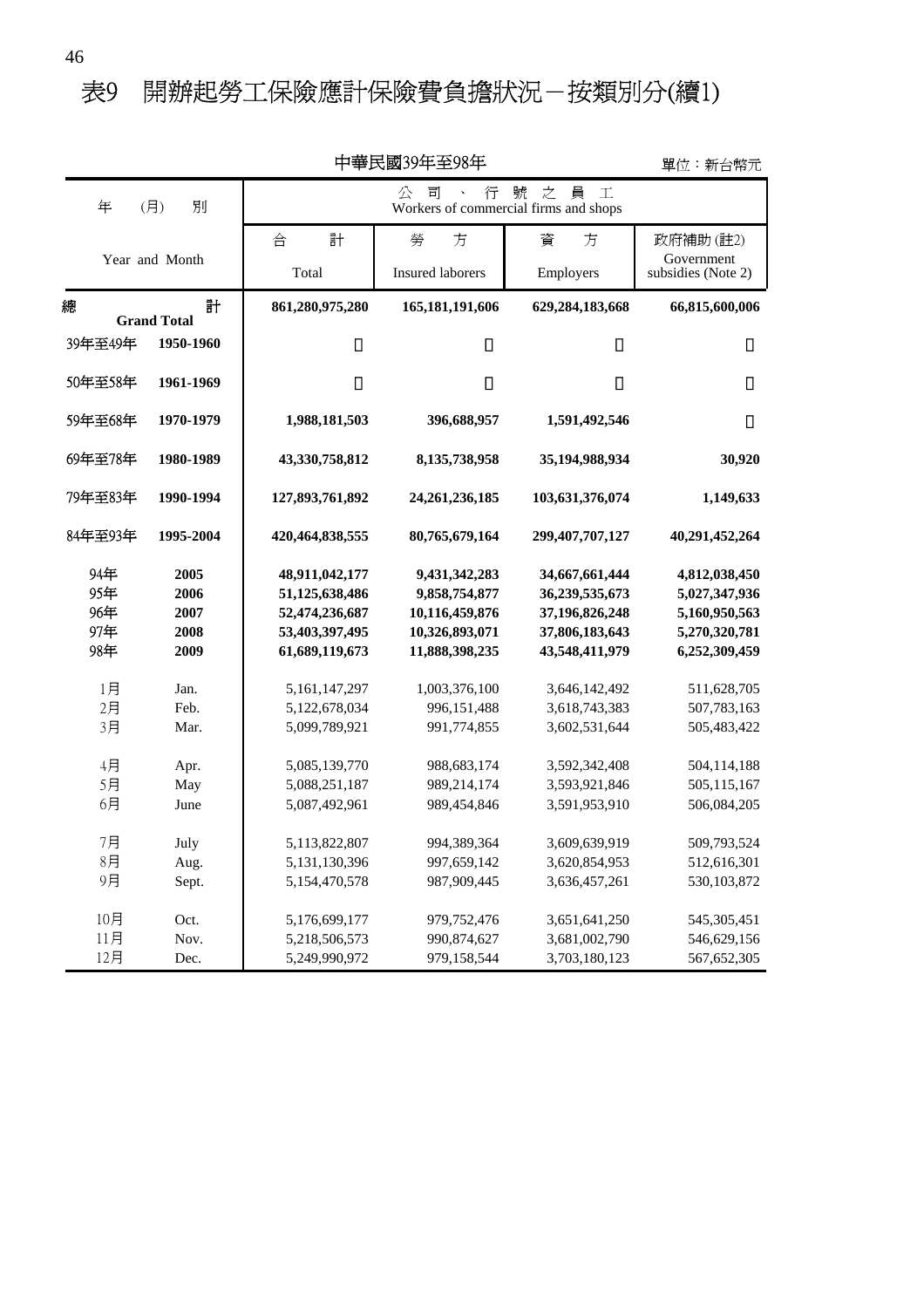#### **(Cont'd 1) Table 9 Sources of Premium Receivable, by Various Insured Laborer**

|                                                                                                             | NT\$<br>Unit                                                                |                                                                                   |                                                                         |  |  |  |
|-------------------------------------------------------------------------------------------------------------|-----------------------------------------------------------------------------|-----------------------------------------------------------------------------------|-------------------------------------------------------------------------|--|--|--|
| 新聞、文化、公益及合作事業之員工<br>Employees in journalistic, cultural, nonprofit organizations or cooperative enterprises |                                                                             |                                                                                   |                                                                         |  |  |  |
| 計<br>合                                                                                                      | 勞<br>方                                                                      | 方<br>資                                                                            | 政府補助(註2)                                                                |  |  |  |
| Total                                                                                                       | Insured laborers                                                            | Employers                                                                         | Government<br>subsidies (Note 2)                                        |  |  |  |
| 86, 352, 191, 959                                                                                           | 16,894,344,421                                                              | 62,735,369,652                                                                    | 6,722,477,886                                                           |  |  |  |
| 6,593,410,554                                                                                               | 1,257,379,537                                                               | 5,336,031,017                                                                     |                                                                         |  |  |  |
| 12,262,845,113                                                                                              | 2,364,243,524                                                               | 9,898,438,428                                                                     | 163,161                                                                 |  |  |  |
| 41,433,064,699                                                                                              | 8,154,645,474                                                               | 29,204,668,930                                                                    | 4,073,750,295                                                           |  |  |  |
| 4,641,122,677<br>4,883,833,325<br>5,048,332,386<br>5,169,001,916<br>6,320,581,289                           | 916,088,981<br>962,221,895<br>993,791,816<br>1,016,783,143<br>1,229,190,051 | 3,258,256,173<br>3,430,005,953<br>3,545,434,076<br>3,630,048,204<br>4,432,486,871 | 466,777,523<br>491,605,477<br>509,106,494<br>522,170,569<br>658,904,367 |  |  |  |
| 514,360,045<br>514,883,627<br>517,892,126                                                                   | 101,387,830<br>101,508,483<br>102,105,186                                   | 360,900,708<br>361,257,510<br>363,322,302                                         | 52,071,507<br>52,117,634<br>52,464,638                                  |  |  |  |
| 519,907,140<br>521,111,053<br>522,853,092                                                                   | 102,512,642<br>102,729,342<br>103,065,870                                   | 364,777,166<br>365,629,552<br>366,776,796                                         | 52,617,332<br>52,752,159<br>53,010,426                                  |  |  |  |
| 528,087,197<br>531,608,146<br>534,559,567                                                                   | 104,075,979<br>104,744,636<br>102,955,158                                   | 370, 365, 768<br>372,750,934<br>374,702,295                                       | 53,645,450<br>54,112,576<br>56,902,114                                  |  |  |  |
| 537,150,190<br>538,494,556<br>539,674,550                                                                   | 102,021,324<br>102,505,860<br>99,577,741                                    | 376,481,670<br>377,376,184<br>378,145,986                                         | 58,647,196<br>58,612,512<br>61,950,823                                  |  |  |  |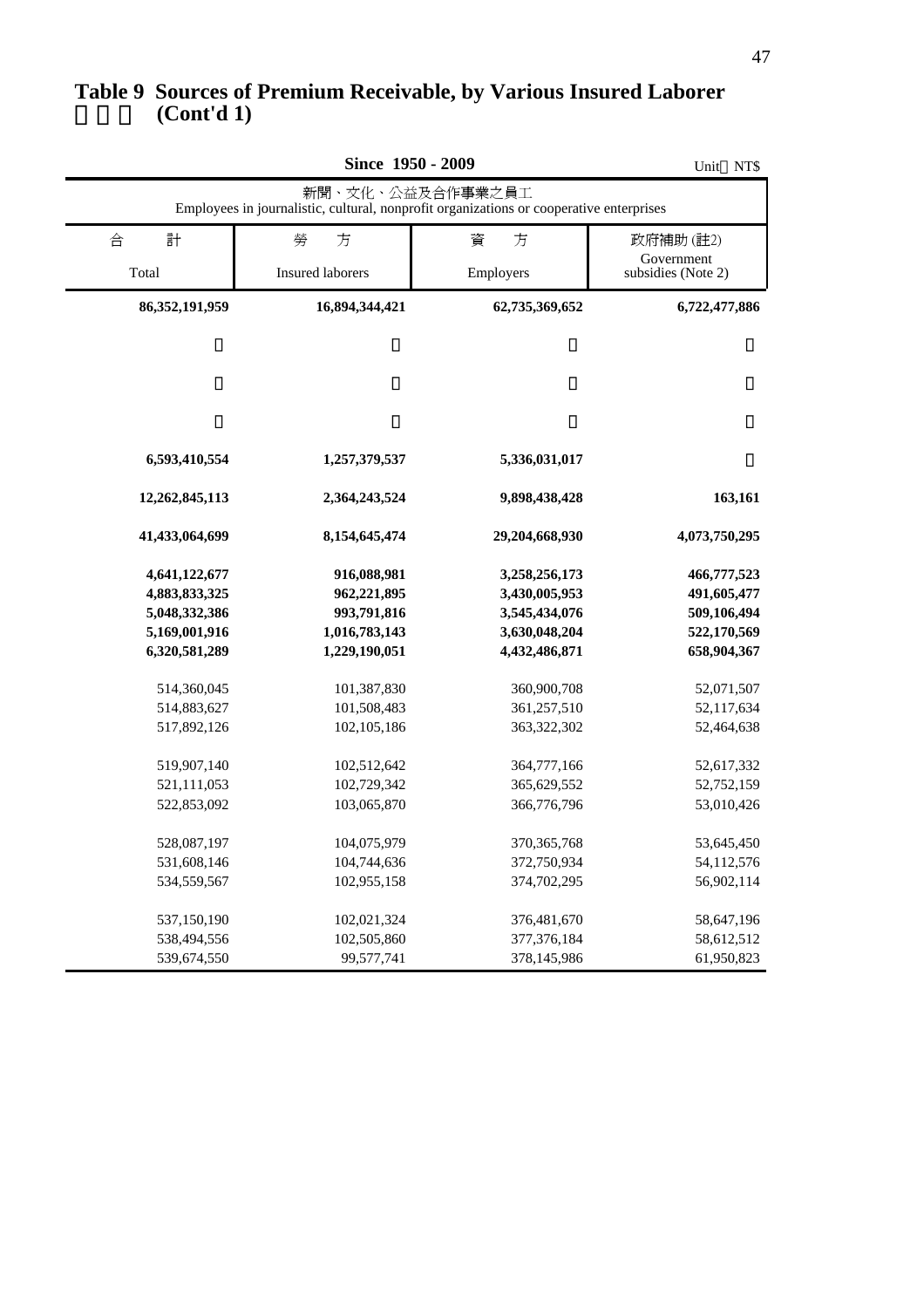### 表9 開辦起勞工保險應計保險費負擔狀況一按類別分(續2)

|                                 |                                      |                                                                                   | 甲華氏國39牛至98牛                                                                       |                                                                                   | 單位:新台幣元                                                                 |
|---------------------------------|--------------------------------------|-----------------------------------------------------------------------------------|-----------------------------------------------------------------------------------|-----------------------------------------------------------------------------------|-------------------------------------------------------------------------|
| 年                               | (月)<br>別                             | 政府機關及公、私立學校之員工<br>Employees in government agencies and schools                    |                                                                                   |                                                                                   |                                                                         |
|                                 |                                      | 計<br>合                                                                            | 勞<br>方                                                                            | 資<br>方                                                                            | 政府補助(註2)                                                                |
|                                 | Year and Month                       | Total                                                                             | <b>Insured laborers</b>                                                           | Employers                                                                         | Government<br>subsidies (Note 2)                                        |
| 總                               | 計                                    | 123,596,996,374                                                                   | 23,785,221,947                                                                    | 90,593,052,887                                                                    | 9,218,721,540                                                           |
| 39年至49年                         | <b>Grand Total</b><br>1950-1960      |                                                                                   |                                                                                   |                                                                                   |                                                                         |
| 50年至58年                         | 1961-1969                            | 57,526,008                                                                        | 14,381,213                                                                        | 43,144,795                                                                        |                                                                         |
| 59年至68年                         | 1970-1979                            | 1,731,769,280                                                                     | 345,900,372                                                                       | 1,385,868,907                                                                     |                                                                         |
| 69年至78年                         | 1980-1989                            | 13,020,216,494                                                                    | 2,488,867,481                                                                     | 10,531,346,574                                                                    | 2,439                                                                   |
| 79年至83年                         | 1990-1994                            | 16,676,508,085                                                                    | 3,219,704,806                                                                     | 13,456,551,769                                                                    | 251,510                                                                 |
| 84年至93年                         | 1995-2004                            | 55,944,711,083                                                                    | 10,756,723,946                                                                    | 39,662,130,570                                                                    | 5,525,856,567                                                           |
| 94年<br>95年<br>96年<br>97年<br>98年 | 2005<br>2006<br>2007<br>2008<br>2009 | 6,311,276,489<br>6,533,834,675<br>6,834,940,859<br>7,093,213,072<br>9,393,000,330 | 1,217,136,356<br>1,260,540,236<br>1,318,639,458<br>1,370,181,873<br>1,793,146,206 | 4,454,927,533<br>4,612,064,541<br>4,824,652,775<br>5,003,308,666<br>6,619,056,757 | 639,212,600<br>661,229,898<br>691,648,626<br>719,722,533<br>980,797,367 |
| 1月<br>2月<br>3月                  | Jan.<br>Feb.<br>Mar.                 | 738,862,054<br>748,520,118<br>767,585,108                                         | 143,051,231<br>144,860,368<br>148,532,782                                         | 520,675,643<br>527,504,694<br>540,936,961                                         | 75,135,180<br>76,155,056<br>78,115,365                                  |
| 4月<br>5月<br>6月                  | Apr.<br>May<br>June                  | 771,478,954<br>777,007,705<br>780,981,992                                         | 149,277,976<br>150,312,445<br>151,097,181                                         | 543,702,144<br>547,607,583<br>550,370,932                                         | 78,498,834<br>79,087,677<br>79,513,879                                  |
| 7月<br>8月<br>9月                  | July<br>Aug.<br>Sept.                | 741,327,984<br>757,004,541<br>826,506,031                                         | 143,239,281<br>146,203,489<br>156,174,031                                         | 522,430,553<br>533,477,093<br>582,373,496                                         | 75,658,150<br>77,323,959<br>87,958,504                                  |
| 10月<br>11月<br>12月               | Oct.<br>Nov.<br>Dec.                 | 836,747,156<br>829,705,703<br>817,272,984                                         | 156,019,217<br>155,530,171<br>148,848,034                                         | 589, 532, 793<br>584, 582, 552<br>575,862,313                                     | 91,195,146<br>89,592,980<br>92,562,637                                  |

中華民國39年至98年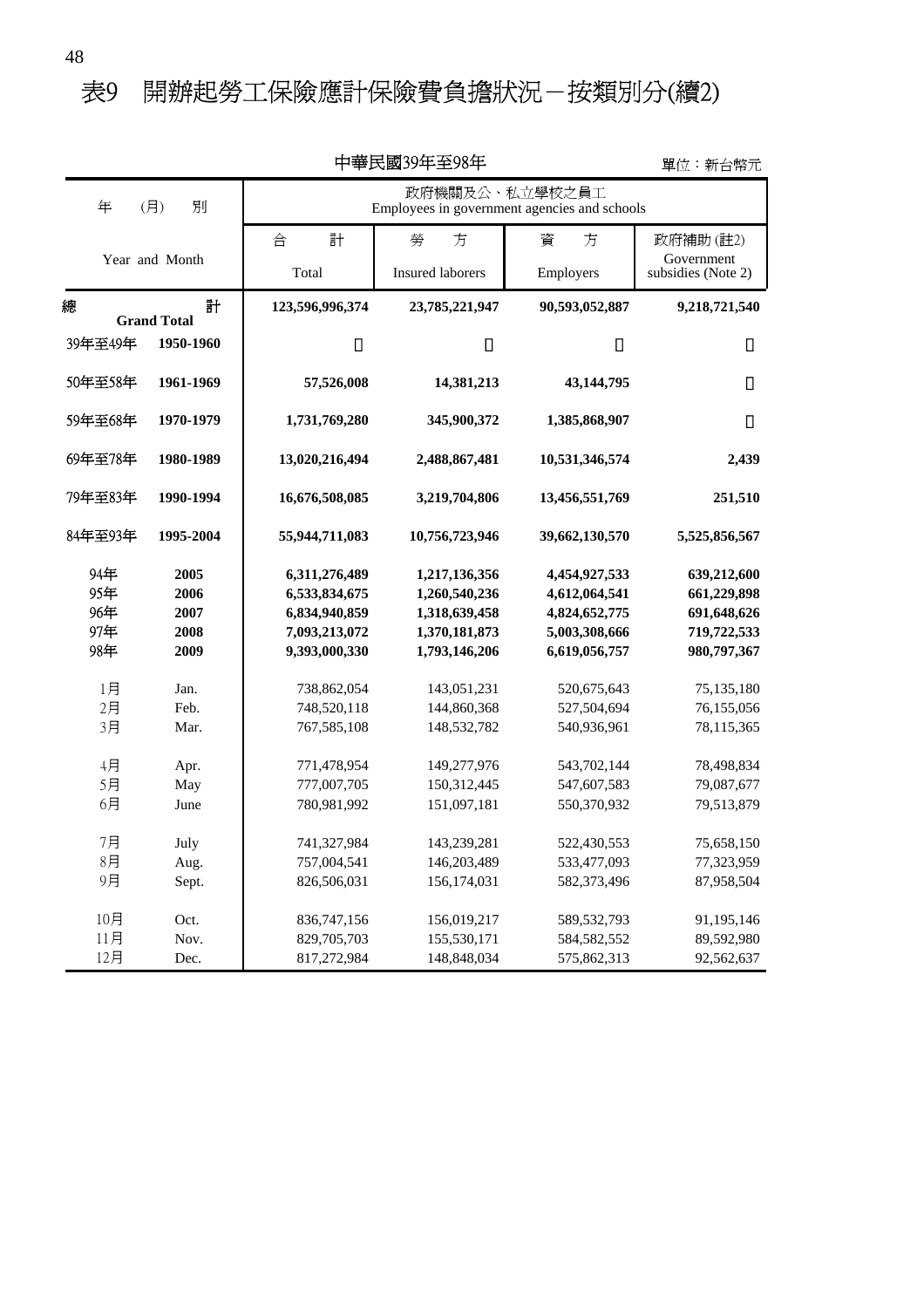#### **(Cont'd 2) Table 9 Sources of Premium Receivable, by Various Insured Laborer**

|                                                                    | Unit NT\$                                                      |                                                                    |                                                               |  |  |  |
|--------------------------------------------------------------------|----------------------------------------------------------------|--------------------------------------------------------------------|---------------------------------------------------------------|--|--|--|
| 受僱從事漁業生產之勞動者<br>Workers employed in fishing production             |                                                                |                                                                    |                                                               |  |  |  |
| 計<br>合                                                             | 勞<br>方                                                         | 方<br>資                                                             | 政府補助(註2)                                                      |  |  |  |
| Total                                                              | <b>Insured laborers</b>                                        | Employers                                                          | Government<br>subsidies (Note 2)                              |  |  |  |
| 2,448,714,047                                                      | 416,542,958                                                    | 1,932,418,067                                                      | 99,753,022                                                    |  |  |  |
| 414,146,335                                                        | 73,312,850                                                     | 340,833,485                                                        |                                                               |  |  |  |
| 821,850,360                                                        | 142,386,829                                                    | 679,463,531                                                        |                                                               |  |  |  |
| 957,640,928                                                        | 159,550,423                                                    | 719,341,963                                                        | 78,748,542                                                    |  |  |  |
| 64,278,566<br>53,949,556<br>48,088,666<br>42,727,374<br>46,032,262 | 10,378,813<br>8,704,319<br>7,770,887<br>6,871,987<br>7,566,850 | 48,620,080<br>40,817,974<br>36,369,083<br>32,372,231<br>34,599,720 | 5,279,673<br>4,427,263<br>3,948,696<br>3,483,156<br>3,865,692 |  |  |  |
| 3,831,334<br>3,815,511<br>3,835,372                                | 632,178<br>630,014<br>634,332                                  | 2,877,975<br>2,866,255<br>2,880,239                                | 321,181<br>319,242<br>320,801                                 |  |  |  |
| 3,851,248<br>3,861,702<br>3,899,591                                | 636,691<br>637,052<br>642,344                                  | 2,892,828<br>2,902,456<br>2,930,733                                | 321,729<br>322,194<br>326,514                                 |  |  |  |
| 3,875,580<br>3,857,100<br>3,831,028                                | 639,181<br>633,922<br>627,528                                  | 2,912,973<br>2,901,203<br>2,879,578                                | 323,426<br>321,975<br>323,922                                 |  |  |  |
| 3,804,592<br>3,775,311<br>3,793,893                                | 617,405<br>616,582<br>619,621                                  | 2,862,173<br>2,839,843<br>2,853,464                                | 325,014<br>318,886<br>320,808                                 |  |  |  |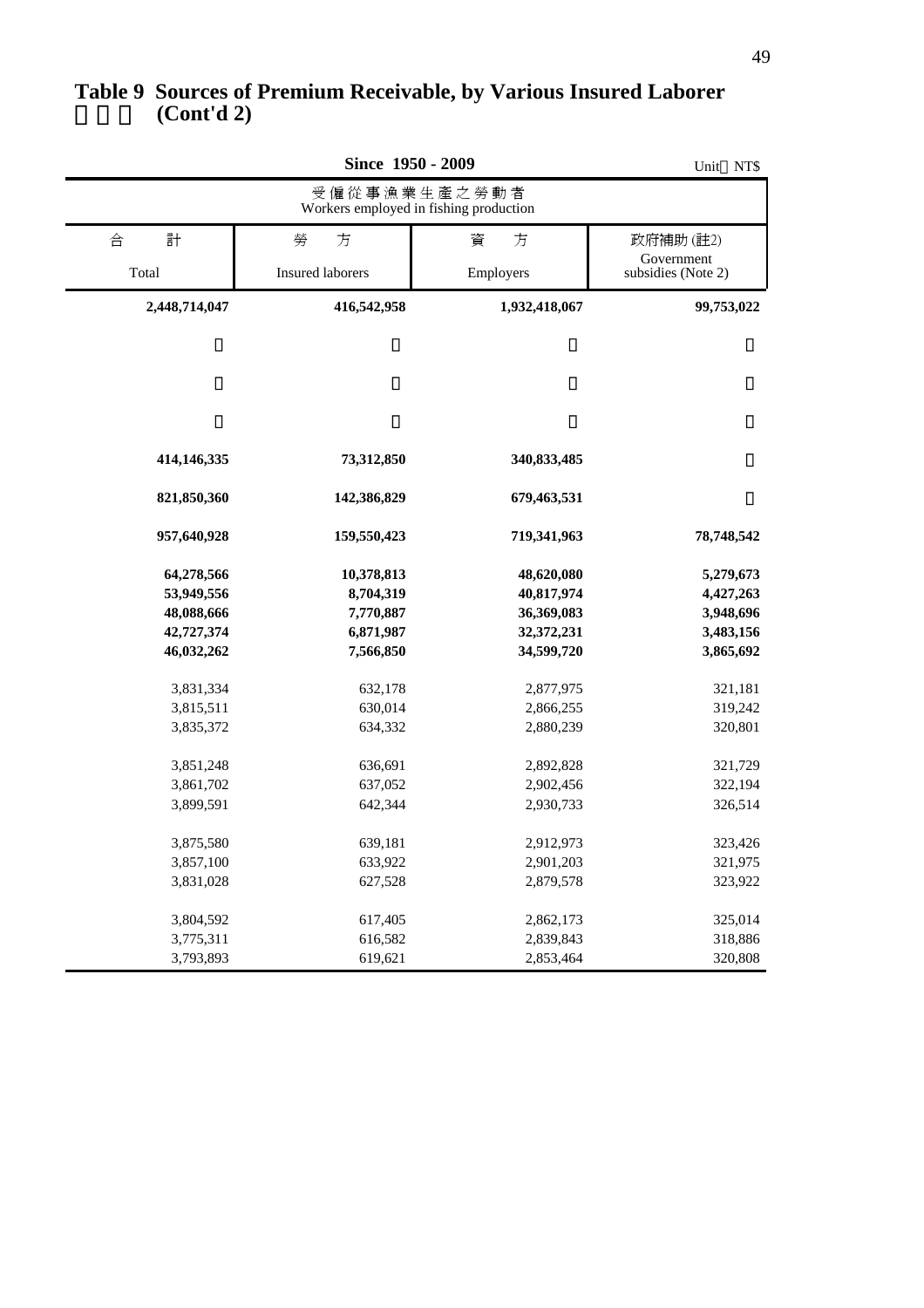### 表9 開辦起勞工保險應計保險費負擔狀況一按類別分(續3)

|                    |           |               | エギハ図ジナエル十                                                                      |               | 早1½・新旨幣兀                |
|--------------------|-----------|---------------|--------------------------------------------------------------------------------|---------------|-------------------------|
| 年<br>(月)           | 別         |               | 職業訓練機構接受訓練者<br>Persons receiving training in vocational training organizations |               |                         |
|                    |           | 合<br>計        | 勞<br>方                                                                         | 資<br>方        | 政府補助                    |
| Year and Month     |           | Total         | <b>Insured laborers</b>                                                        | Employers     | Government<br>subsidies |
|                    |           |               |                                                                                |               |                         |
| 總                  | 計         | 1,739,302,878 | 318,987,612                                                                    | 1,273,954,503 | 146,360,763             |
| <b>Grand Total</b> |           |               |                                                                                |               |                         |
| 39年至49年            | 1950-1960 |               |                                                                                |               |                         |
| 50年至58年            | 1961-1969 |               |                                                                                |               |                         |
| 59年至68年            | 1970-1979 |               |                                                                                |               |                         |
| 69年至78年            | 1980-1989 | 202,034,110   | 38,865,929                                                                     | 163,168,181   |                         |
| 79年至83年            | 1990-1994 | 255,871,035   | 49,650,102                                                                     | 206,220,933   |                         |
| 84年至93年            | 1995-2004 | 755,130,351   | 136,206,873                                                                    | 533,734,242   | 85,189,236              |
| 94年                | 2005      | 92,176,705    | 16,126,911                                                                     | 64,945,747    | 11,104,047              |
| 95年                | 2006      | 93,284,348    | 16,350,656                                                                     | 65,786,721    | 11,146,971              |
| 96年                | 2007      | 104,356,618   | 18,347,743                                                                     | 73,575,526    | 12,433,349              |
| 97年                | 2008      | 100,306,663   | 18,230,383                                                                     | 70,664,550    | 11,411,730              |
| 98年                | 2009      | 136,143,048   | 25,209,015                                                                     | 95,858,603    | 15,075,430              |
| 1月                 | Jan.      | 4,416,492     | 831,543                                                                        | 3,114,557     | 470,392                 |
| 2月                 | Feb.      | 6,466,333     | 1,228,218                                                                      | 4,553,845     | 684,270                 |
| 3月                 | Mar.      | 9,647,377     | 1,831,159                                                                      | 6,793,226     | 1,022,992               |
| 4月                 | Apr.      | 11,235,754    | 2,129,717                                                                      | 7,908,842     | 1,197,195               |
| 5月                 | May       | 12,055,744    | 2,271,718                                                                      | 8,488,534     | 1,295,492               |
| 6月                 | June      | 12,813,032    | 2,392,998                                                                      | 9,021,230     | 1,398,804               |
|                    |           |               |                                                                                |               |                         |
| 7月                 | July      | 14,186,753    | 2,639,635                                                                      | 9,989,314     | 1,557,804               |
| 8月                 | Aug.      | 15,864,454    | 2,962,770                                                                      | 11,170,165    | 1,731,519               |
| 9月                 | Sept.     | 15,246,423    | 2,793,026                                                                      | 10,733,511    | 1,719,886               |
| 10月                | Oct.      | 15,077,491    | 2,707,073                                                                      | 10,616,933    | 1,753,485               |
| 11月                | Nov.      | 12,138,278    | 2,193,615                                                                      | 8,543,848     | 1,400,815               |
| 12月                | Dec.      | 6,994,917     | 1,227,543                                                                      | 4,924,598     | 842,776                 |

單位:新台幣元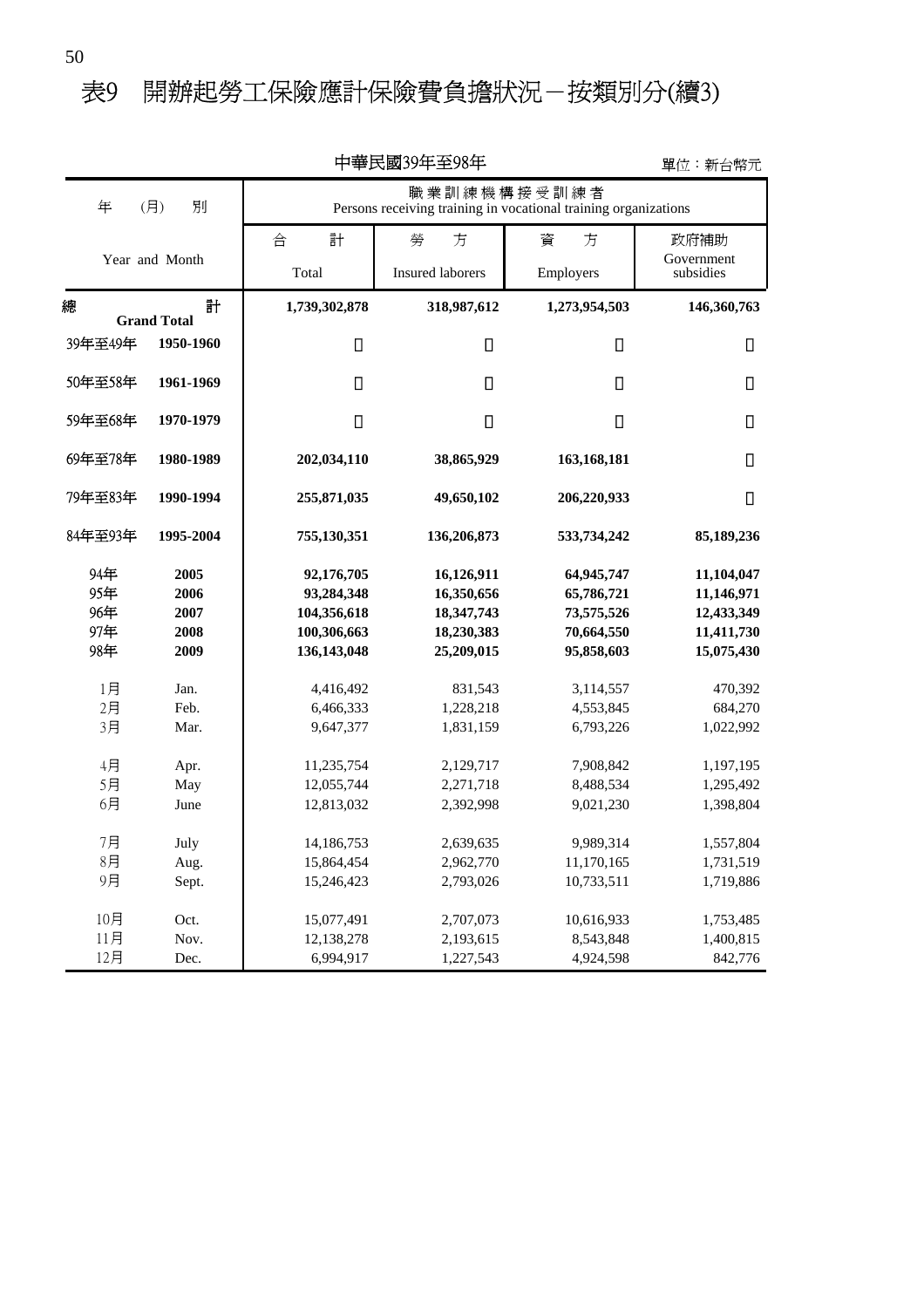|                                                                                        | Since 1950 - 2009                                                                      | Unit NT\$                                                                              |
|----------------------------------------------------------------------------------------|----------------------------------------------------------------------------------------|----------------------------------------------------------------------------------------|
|                                                                                        | 業<br>勞<br>職<br>$\mathbbm{1}$<br>Craft workers                                          |                                                                                        |
| 計<br>合                                                                                 | 勞<br>方                                                                                 | 政府補助                                                                                   |
| Total                                                                                  | Insured laborers                                                                       | Government<br>subsidies                                                                |
| 690,908,504,862                                                                        | 407,864,940,322                                                                        | 283,043,564,541                                                                        |
| 13,450,784                                                                             | 7,979,191                                                                              | 5,471,594                                                                              |
| 37,435,924                                                                             | 26,205,164                                                                             | 11,230,760                                                                             |
| 1,507,859,713                                                                          | 1,017,062,411                                                                          | 490,797,302                                                                            |
| 45,841,528,375                                                                         | 27,476,093,082                                                                         | 18,365,435,293                                                                         |
| 136,833,070,911                                                                        | 82,028,198,327                                                                         | 54,804,872,584                                                                         |
| 316,765,901,605                                                                        | 186,985,732,933                                                                        | 129,780,168,672                                                                        |
| 32,705,267,969<br>34,420,443,296<br>36,508,491,706<br>38,032,123,283<br>48,242,931,297 | 19,081,207,171<br>20,067,485,725<br>21,271,988,875<br>22,156,424,832<br>27,746,562,612 | 13,624,060,798<br>14,352,957,571<br>15,236,502,831<br>15,875,698,451<br>20,496,368,685 |
| 3,872,140,744<br>3,902,419,721<br>3,928,305,951                                        | 2,258,016,978<br>2,277,122,536<br>2,292,199,736                                        | 1,614,123,766<br>1,625,297,185<br>1,636,106,215                                        |
| 3,964,952,321<br>3,988,590,938<br>4,009,319,604                                        | 2,312,590,753<br>2,326,859,129<br>2,339,722,560                                        | 1,652,361,568<br>1,661,731,809<br>1,669,597,044                                        |
| 4,064,803,775<br>4,077,566,823<br>4,090,591,533                                        | 2,371,702,212<br>2,378,979,224<br>2,323,265,338                                        | 1,693,101,563<br>1,698,587,599<br>1,767,326,195                                        |
| 4,103,206,458<br>4,115,297,049<br>4,125,736,380                                        | 2,291,893,978<br>2,314,974,321<br>2,259,235,847                                        | 1,811,312,480<br>1,800,322,728<br>1,866,500,533                                        |

#### **(Cont'd 3) Table 9 Sources of Premium Receivable, by Various Insured Laborer**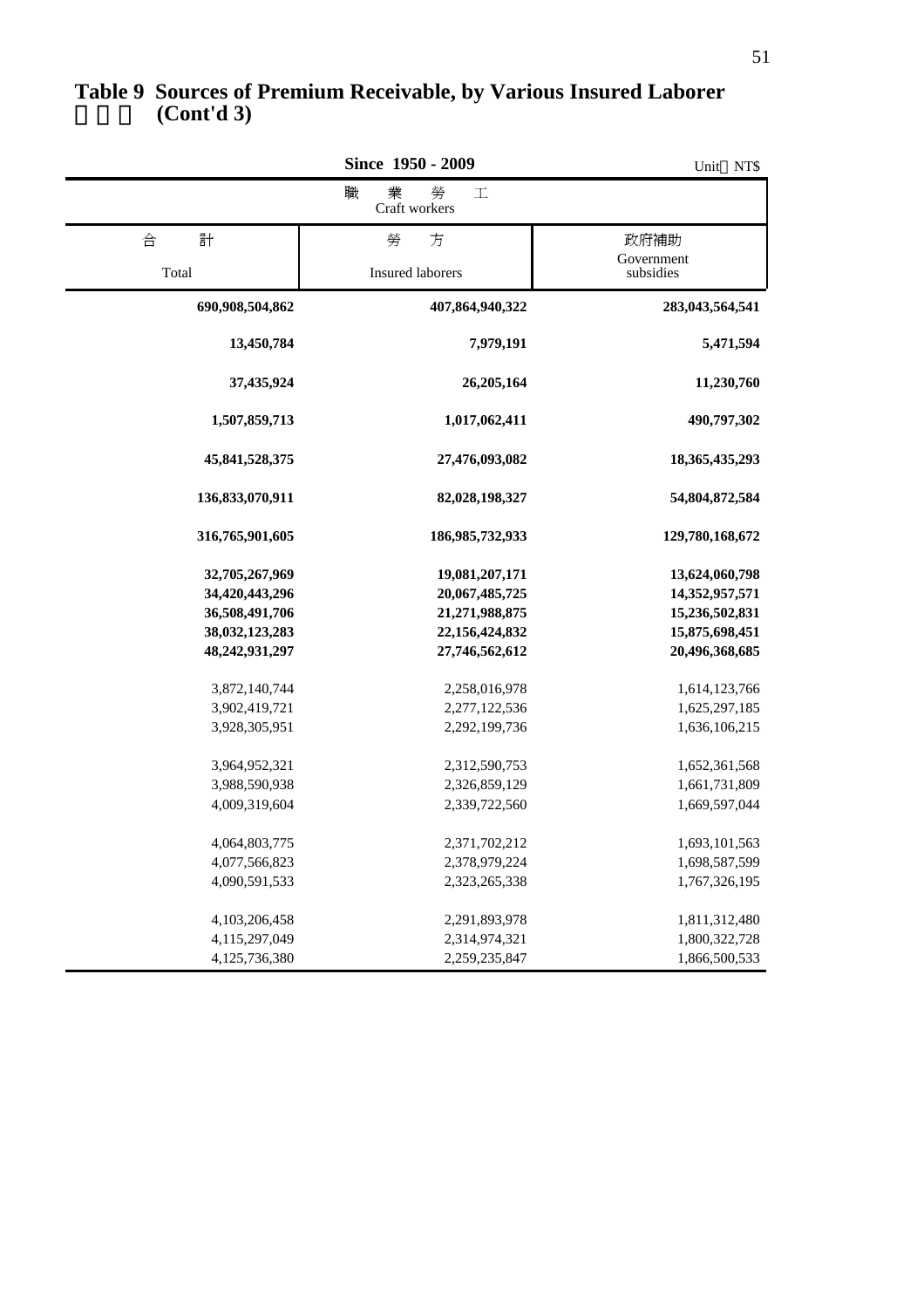# 表9 開辦起勞工保險應計保險費負擔狀況-按類別分(續4完)

| 十亊氏図コン+土ン0+<br>車位:新台幣元 |                                                                |                |                         |                      |                |
|------------------------|----------------------------------------------------------------|----------------|-------------------------|----------------------|----------------|
| 年<br>(月)               | 員<br>甲<br>類<br>會<br>Class A members of fishermen's association |                |                         |                      |                |
|                        |                                                                | 合<br>計         | 勞<br>方                  | 備付金撥付                | 政府補助           |
|                        | Year and Month                                                 |                |                         | Fishery workers      | Government     |
|                        |                                                                | Total          | <b>Insured laborers</b> | premium reserve fund | subsidies      |
| 總                      | 計<br><b>Grand Total</b>                                        | 68,230,130,196 | 17,833,514,468          | 5,142,679,653        | 45,253,936,075 |
| 39年至49年                | 1950-1960                                                      | 63,633,680     |                         | 52,118,418           | 11,515,262     |
| 50年至58年                | 1961-1969                                                      | 191,346,774    |                         | 191,346,774          |                |
| 59年至68年                | 1970-1979                                                      | 1,344,594,691  | 65,865,092              | 1,278,729,600        |                |
| 69年至78年                | 1980-1989                                                      | 6,175,066,591  | 1,532,354,982           | 3,620,484,861        | 1,022,226,748  |
| 79年至83年                | 1990-1994                                                      | 10,376,209,606 | 6,231,632,298           |                      | 4,144,577,308  |
| 84年至93年                | 1995-2004                                                      | 30,049,966,817 | 6,108,297,370           |                      | 23,941,669,447 |
| 94年                    | 2005                                                           | 3,653,505,143  | 721,463,388             |                      | 2,932,041,755  |
| 95年                    | 2006                                                           | 3,699,746,608  | 731,880,001             |                      | 2,967,866,607  |
| 96年                    | 2007                                                           | 3,832,282,537  | 755,670,296             |                      | 3,076,612,241  |
| 97年                    | 2008                                                           | 3,951,589,280  | 776,282,731             |                      | 3,175,306,549  |
| 98年                    | 2009                                                           | 4,892,188,468  | 910,068,310             |                      | 3,982,120,158  |
| 1月                     | Jan.                                                           | 396,626,302    | 77,536,462              |                      | 319,089,840    |
| 2月                     | Feb.                                                           | 398,914,164    | 78,549,260              |                      | 320,364,904    |
| 3月                     | Mar.                                                           | 401,348,555    | 78,725,338              |                      | 322,623,217    |
|                        |                                                                |                |                         |                      |                |
| 4月                     | Apr.                                                           | 403,326,566    | 79,140,707              |                      | 324,185,859    |
| 5月                     | May                                                            | 404,948,423    | 79,493,144              |                      | 325,455,279    |
| 6月                     | June                                                           | 403,445,370    | 79,123,972              |                      | 324,321,398    |
|                        |                                                                |                |                         |                      |                |
| 7月                     | July                                                           | 408,694,044    | 79,844,354              |                      | 328,849,690    |
| 8月                     | Aug.                                                           | 411,998,931    | 80,813,248              |                      | 331,185,683    |
| 9月                     | Sept.                                                          | 413,533,498    | 71,421,114              |                      | 342,112,384    |
| 10月                    | Oct.                                                           | 415,610,334    | 65,203,676              |                      | 350,406,658    |
| 11月                    | Nov.                                                           | 416,073,924    | 71,160,843              |                      | 344,913,081    |
| 12月                    | Dec.                                                           | 417,668,357    | 69,056,192              |                      | 348,612,165    |
|                        |                                                                |                |                         |                      |                |

中華民國39年至98年

單位:新台幣元